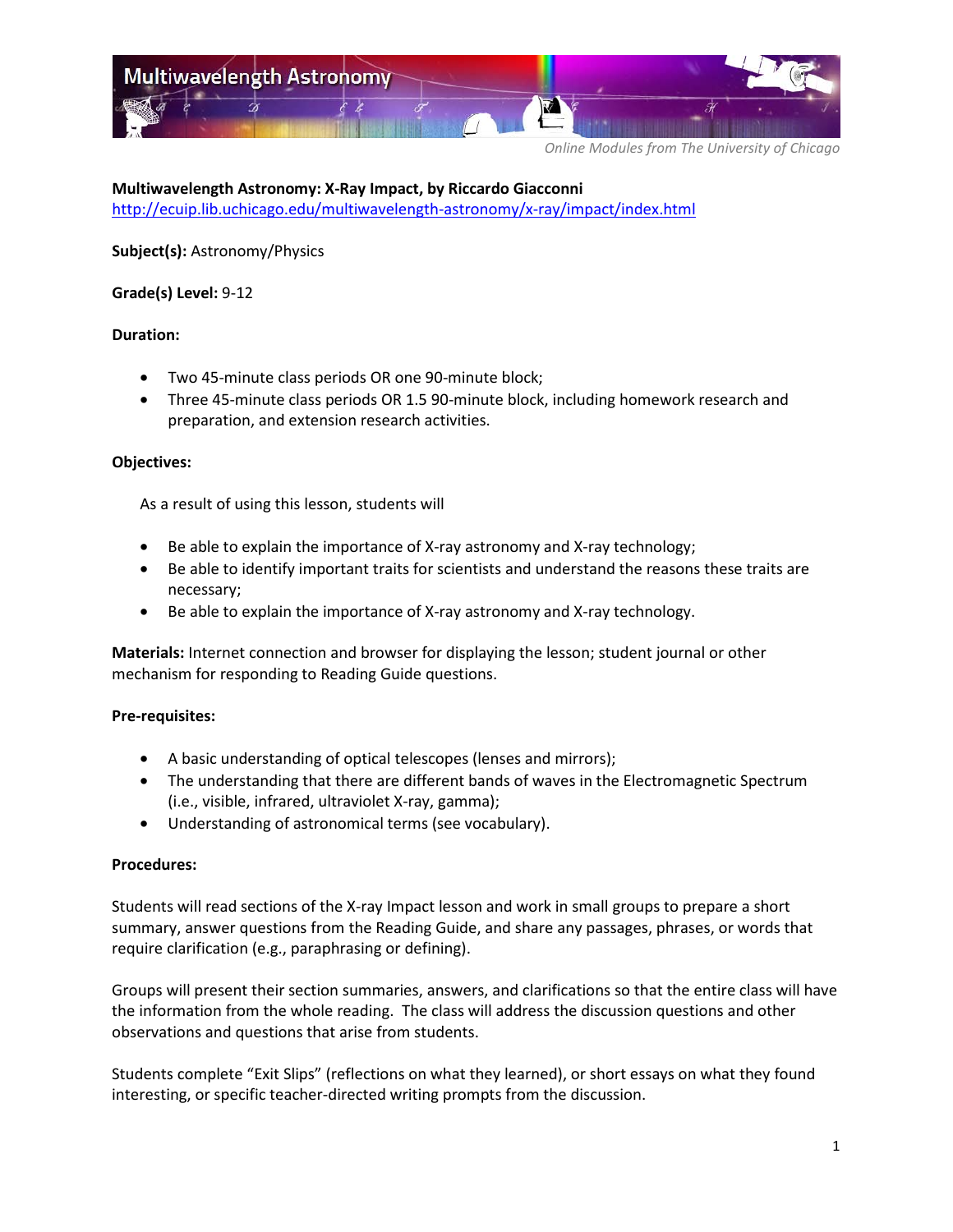

Extension questions from the Reading Guide are addressed; students present short responses to these based on research conducted outside of class.

### **Introduction:**

- What uses X-rays? (Expected responses: baggage scanners, airline scanners, Homeland Security scanners, X-ray photographs of broken bones, CAT scans, radiation therapy/ cancer treatment, X-men comics.)
- When were they discovered? (In 1895, by William Roentgen, working with cathode ray tubes, discovered an invisible ray that could pass through cardboard.)
- Why is not good to play with X-rays? (Early uses were shoe fitting fluoroscopes, hair removal, taking recreational pictures of bones.)
- In 1949, X-rays from the sun were discovered. Why do you think it took so long to discover? (Because X-rays can't penetrate the atmosphere of Earth so rockets were needed to get instruments above the atmosphere.)
- This reading chronicles some of the landmarks in celestial X-ray research and the impacts that research has had on us today.
- You will read a section of the lesson, become an expert on that section, and report to the class on that section. By paying attention to our experts, you will know all about celestial X-rays.

### **Adaptations:**

Visually impaired students will use text to speech programs to listen to the Web-based reading.

#### **Additional Discussion Questions:**

- What do you feel Giacconi would say are important traits for a scientist? Cite specific examples from the reading.
- Do you feel the pursuit of X-ray research has been necessary and justified?
- Is science the solitary pursuit of a single person or a group of people working together? Can you find examples in the reading? Are there examples you know of outside the reading?

**Evaluation:** Students will be evaluated on their participation within their group in the preparation and execution of the presentation. Groups will be evaluated on the accuracy and completeness of their presentation. Students will be assessed on their responses to the discussion questions.

**Extensions:** Research on V-2 rockets—their origin, civilian use, and impact on science and technology.

**Suggested Readings:** The lessons on the history, science, and tools of Gamma Ray Astronomy from the Multiwavelength Astronomy website.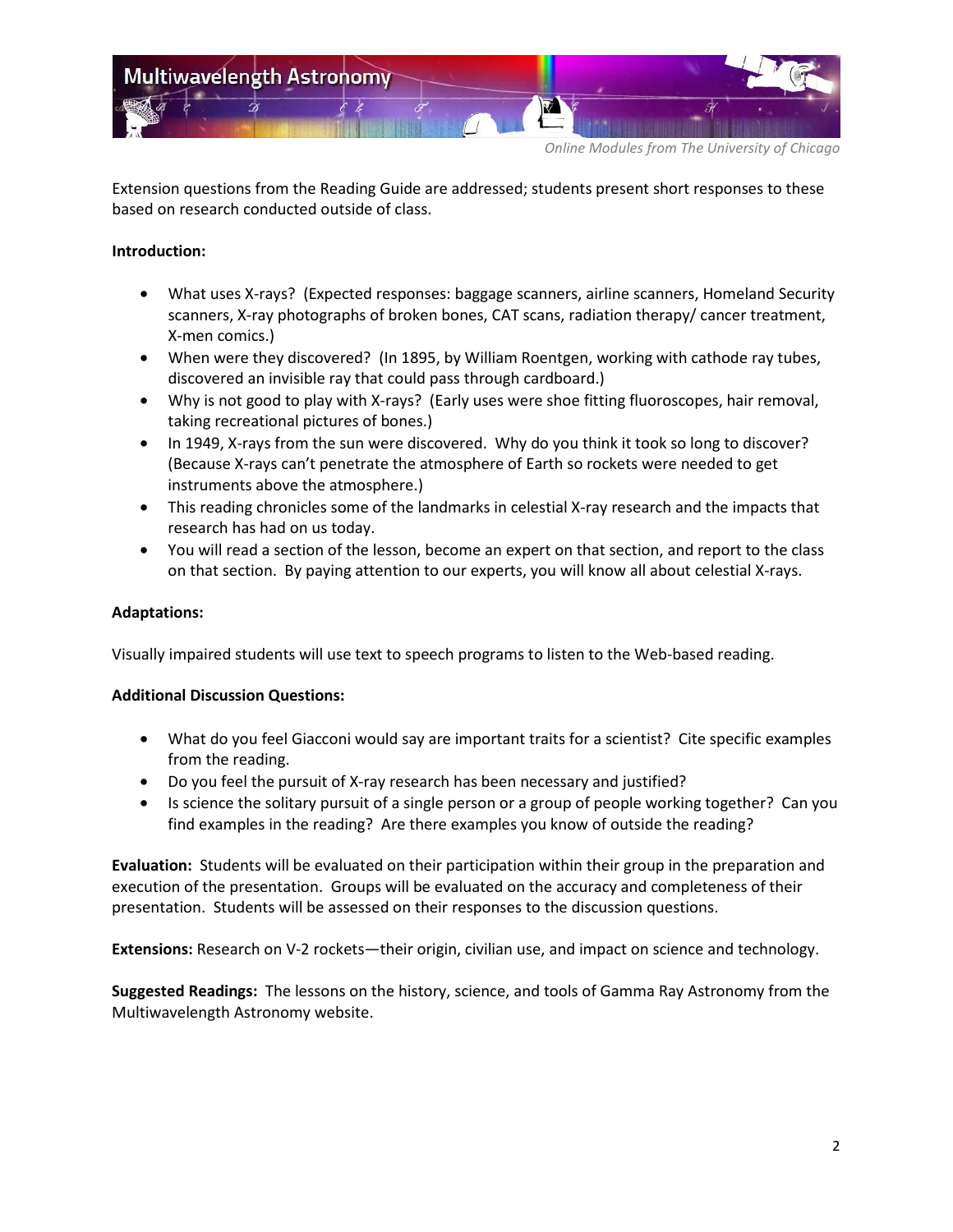

**Links:** These websites are recommended for providing background and supplemental information:

Tour of the Electromagnetic Spectrum<http://missionscience.nasa.gov/ems/> Chandra 101<http://chandra.harvard.edu/edu/chandra101.html> X-ray Images 101<http://chandra.harvard.edu/edu/xray101/xray101.html> Resources for the visually impaired [http://chandra.harvard.edu/resources/misc/visually\\_impaired.html](http://chandra.harvard.edu/resources/misc/visually_impaired.html)

**Vocabulary:** The following terms are used and defined in the lesson. Teachers may want to review these in advance of using the lesson with students.

active galactic nuclei (AGN) algebraic geometry American Science and Engineering (AS&E) angular resolution aperture astrophysics aurora calibrate celestial Chandra X-Ray Observatory cloud chamber cosmic background radiation cosmic rays cosmological degree epoch

external reflection fascism fifteenth magnitude flux focal plane Friedman, Herbert galactic galaxy gamma radiation (γ) Geiger counter grazing-incidence guide stars Gursky, Herbert High Energy Astronomy Observatory (HEAO) Indiana University main sequence star

Occhialini, Giuseppe payload photometer pipeline plasma pointing Princeton University projective geometry proportional counter radio waves Rossi, Bruno Scorpius X-1 (Sco X-1) signal-limited Space Science Board star sensor supermassive black hole Tananbaum, Harvey visible light

**Standards**: This lesson addresses Next Generation Science Standards HS-PS4-5; HS-ESS1-2; HS-ESS1-3; and HS-ESS1-4; and Common Core standards CCSS.ELA-Literacy.RST.9-10.1, 9-10.2, and 9-10.4.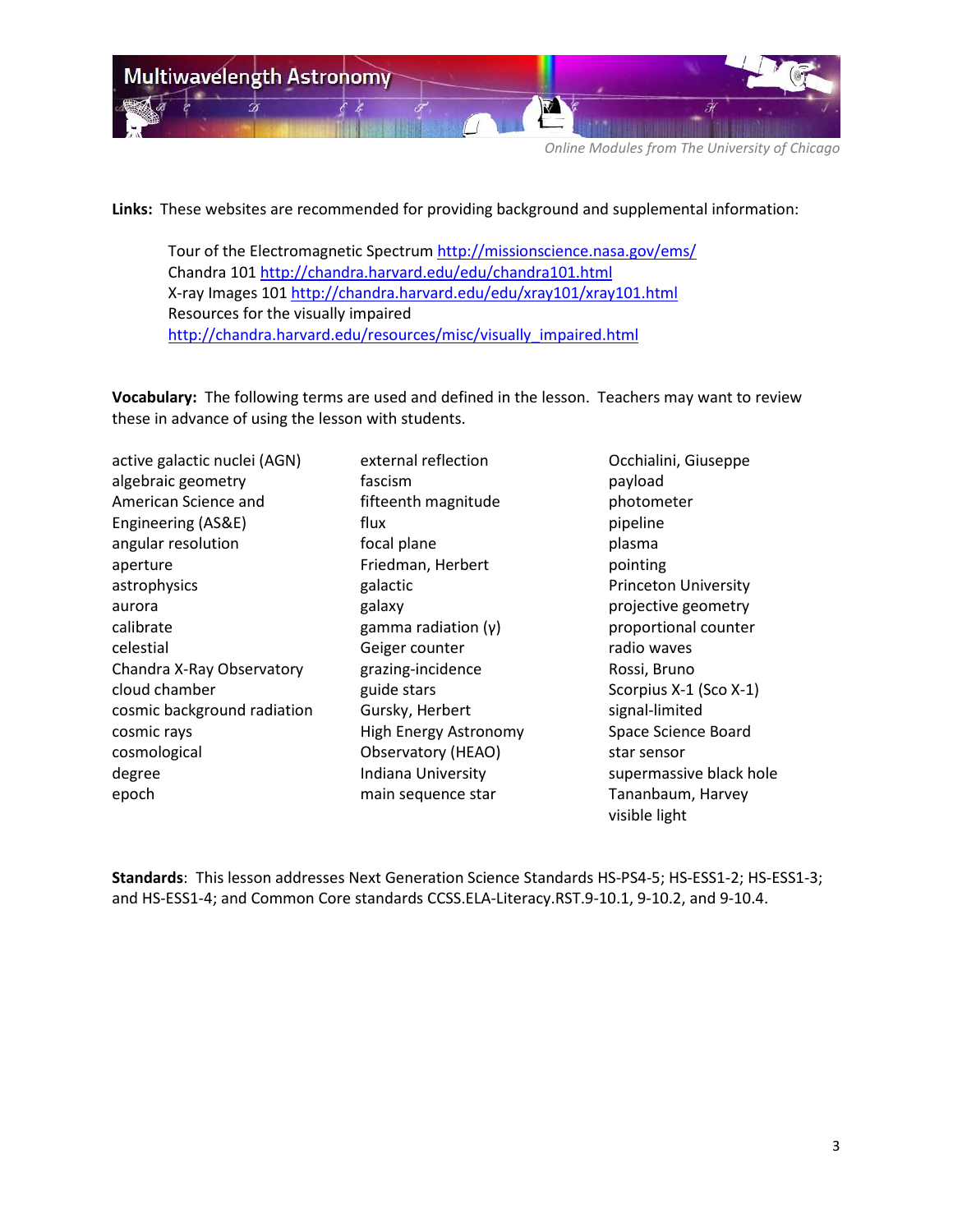

### **Reading Guide**

### *A Renegade Scientist*

What do you think Giacconi means when thought that "astronomers were more like botanists than real physical scientists?"

## *American Science and Engineering*

What did Giacconi work on at AS&E that lead to his working on X-ray Projects? What is a V-2 Rocket? Where were they made? Why did the U.S. navy have them? (Extension: What were some of the accomplishments and technologies that came from the V-2?)

## *Scorpius X-1*

Why do the traditional lenses and mirrors for optical telescopes not work for X-rays? What does work to focus (concentrate) X-rays? (Extension: How do the reflectors work?)

## *A Plan for X-ray Astronomy*

Why did the experiment to search for X-ray stars and lunar X-rays take an extra two years? What did the X-ray experiment (June 18, 1962) discover?

### *Uhuru*

What does Uhuru mean, and in what language? What did Uhuru discover that could not be discovered by previous telescopes? Why was Uhuru uniquely suited to making this discovery?

### *From X-ray to Multiwavelength*

What are some examples of commercial products that utilize X-rays? What are the three reasons Giacconi cites to justify his feeling that X-ray astronomy needed to be researched in an academic setting, rather than within a commercial setting?

# *Einstein (HEAO-2)*

Giacconi states the handling of the data on *Einstein (HEAO-2)* was radically different from traditional approaches. What was different? Why was this necessary?

### *A Methodology for Astronomy*

What was Giacconi's method for managing projects?